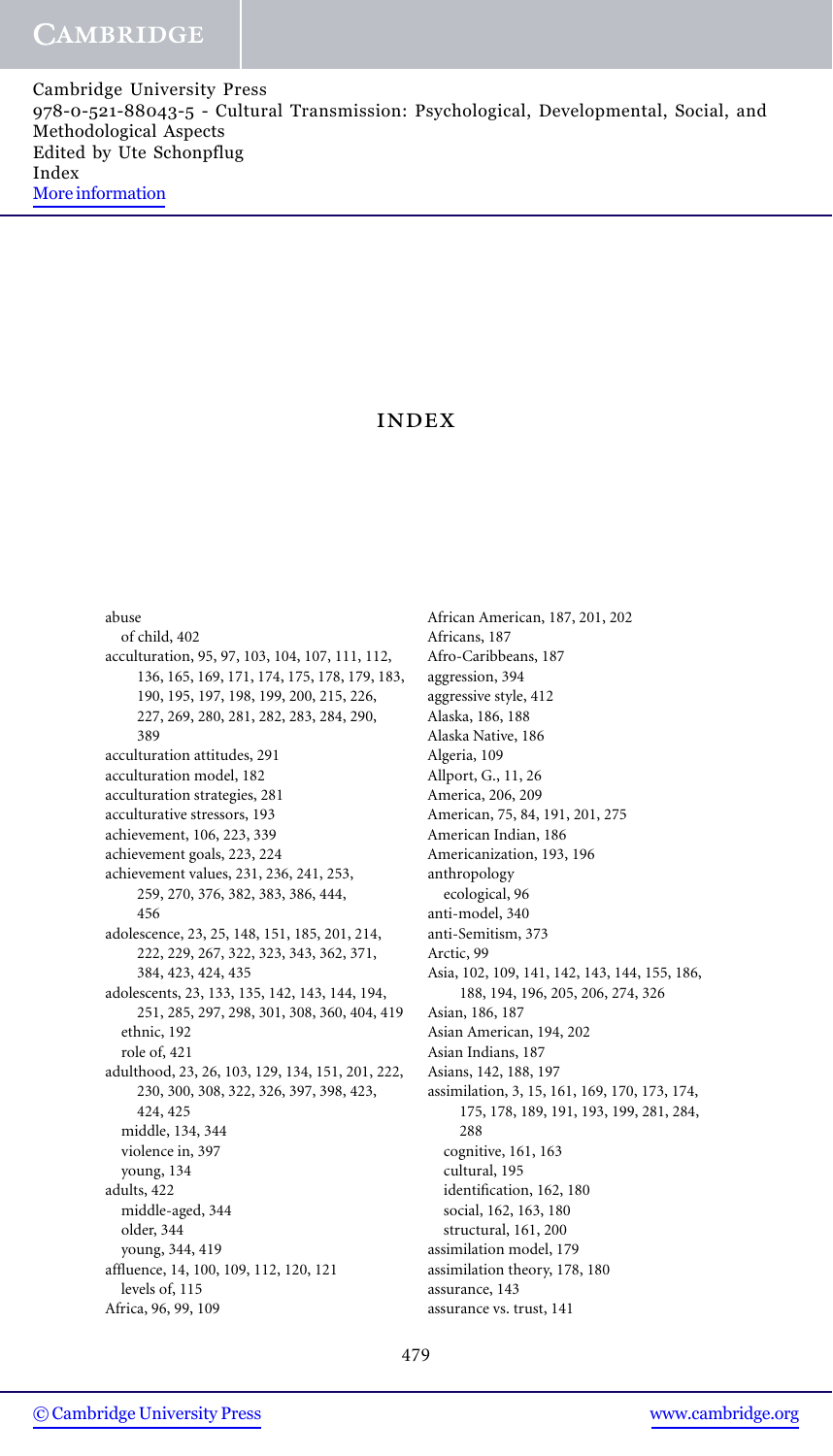attachment, 25, 75, 130, 132, 141, 150, 338, 387, 472 definition of, 397 insecure-avoidant, 397 secure, 397 attachment theory, 394, 397, 398 aunts/uncles, 110 Australia, 99, 261, 270 autonomy, 11, 24, 133, 134, 140, 141, 143, 216, 223, 292, 297, 298, 300, 304, 307, 308, 339, 340, 406 emotional, 385 autonomy goals, 223, 224 autonomy support, 272, 280 Baldwin effect, 65, 66 Baltes, M. M., 133, 153 Baltes, P. B., 133, 153, 159 Bandura, A., 153, 237, 259, 339, 363, 396, 414 basic psychological needs, 339 Baumrind, D., 129, 154, 217, 237 Becker, G. S., 333, 420 Bedouin children, 289 behavioral genetics, 85 Benedict, R., 130, 136, 137, 154 benevolence values, 231, 241, 252, 254, 259, 374, 376, 386 Bengtson, V. L., 14, 22, 27, 135, 154, 214, 236, 237, 240, 242, 257, 258, 259, 264, 268, 322, 323, 327, 333, 335, 336, 338, 341, 342, 344, 346, 359, 361, 363, 364, 368, 423, 437, 438, 449, 458, 473, 475 Berry, J. W., 6, 95, 97, 99, 100, 103, 104, 107, 121, 122, 123, 124, 126, 154, 190, 207, 213, 237, 281, 293 bias function, 15 assimilation (copy others), 15 innate (genetic), 15 bicultural, 186, 189, 190, 191, 192, 194, 198, 200, 206 bicultural strategies, 207 biculturalism, 185, 189, 190, 191, 193, 196, 197, 198, 201, 202, 205, 206 bidirectionality of socialization, 132 bilingual, 193 bilingualism, 197 biracial, 202, 203, 206 biracial heritage, 206 birth order, 75, 76, 86

### 480 *Index*

Bloom, P., 65 Boehnke, K., 4, 5, 243, 258, 265, 339, 341, 342, 359, 363, 368, 374, 388, 413, 415, 441, 442, 446, 451, 455, 456 Boesch, C., 37, 45 Bourdieu, P., 4, 7, 319, 334, 429, 437 Boyd, R., 3, 5, 7, 9, 16, 20, 45, 70, 87, 90, 96, 105, 123, 212, 215, 222, 231, 236, 237, 238, 462, 463, 471, 475 Boyer, P., 3, 7, 470, 475 Brazil, 109 Bretherton, I., 340, 364 Brewer, M. B., 377, 388 Britain, 109 Bronfenbrenner, U., 130, 140, 154, 270, 272, 273, 291, 293 Bulgaria, 109 California Longitudinal Study of Generations, 327 Canada, 109 Caribbean, 188 caringness, 456 Cavalli-Sforza, L. L., 2, 5, 7, 12, 15, 22, 27, 28, 95, 102, 123, 126, 154, 155, 212, 216, 221, 222, 229, 236, 237, 292, 293, 340, 364, 374, 388, 461, 462, 464, 475 Chicano, 191 child role of in transmission, 473 child abuse, 401, 402, 403 effects of, 403 physical, 400 child victim of abuse, 402 childhood, 23, 25, 75, 79, 104, 133, 143, 300, 422 violence in, 391 children, 6, 11, 14, 19, 20, 23, 24, 25, 26, 35, 40, 43, 45, 76, 86, 105, 110, 112, 129, 138, 142, 143, 148, 166, 168, 185, 192, 194, 195, 196, 201, 206, 215, 223, 265, 305, 340, 431 adult, 135, 143, 328, 347, 355, 363, 374 biracial, 203 difficult, 402 influence on parents, 261 number of, 12, 18, 102 training of, 101 values of, 249, 261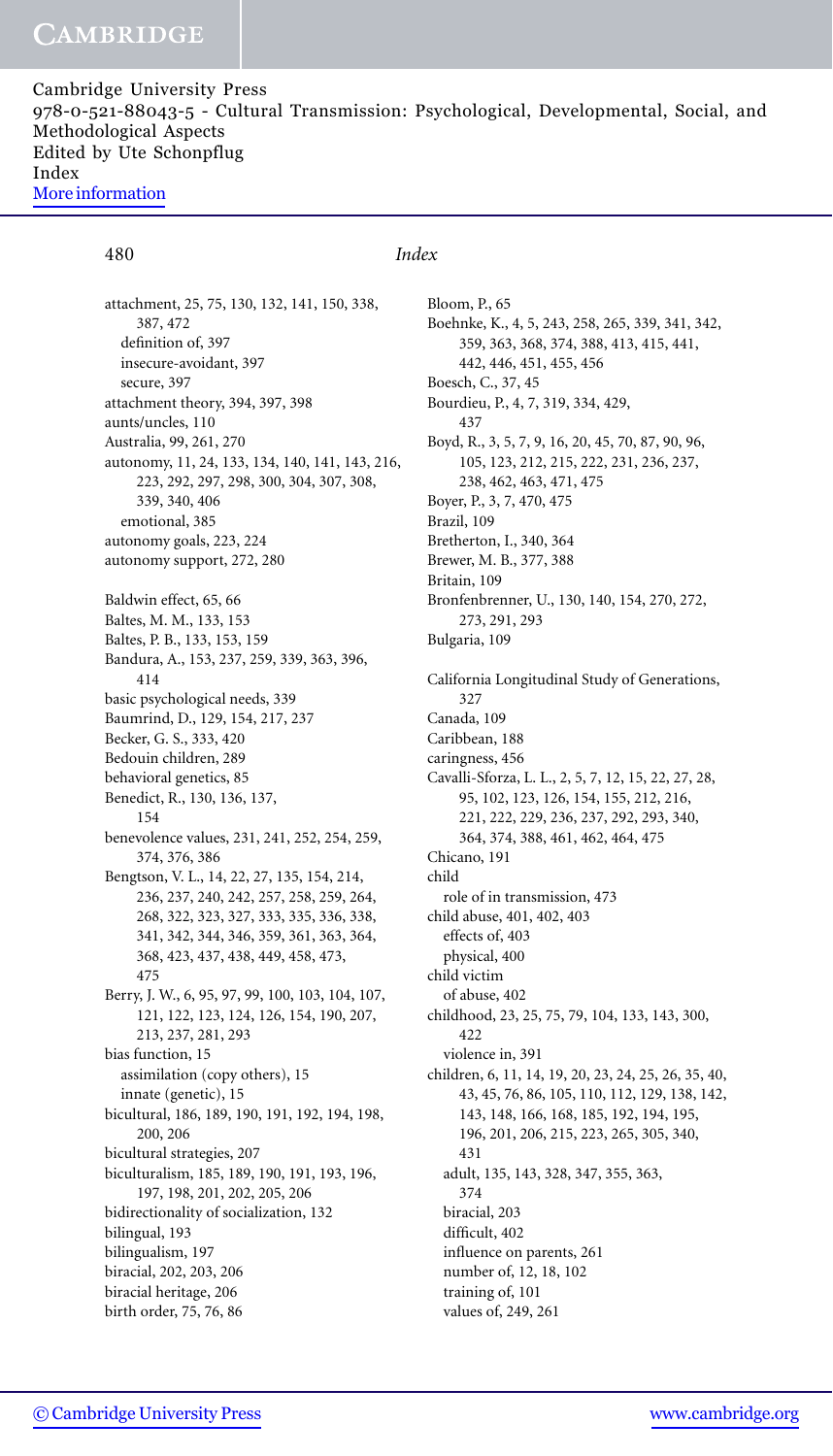Cambridge University Press 978-0-521-88043-5 - Cultural Transmission: Psychological, Developmental, Social, and Methodological Aspects Edited by Ute Schonpflug Index [More information](http://www.cambridge.org/9780521880435)

Chile, 109 chimpanzee, 19, 35, 37, 38, 467 chimpanzee culture, 34 China, 146, 152 Chinese, 102, 142, 187, 188, 194 Chomsky, N., 52, 58, 65, 67 Christiansen, M. H., 62, 67 closeness genetic, 85 closeness to parents, 284 co-biography, 339 co-evolution, 465 gene-culture, 15 Cole, M., 136, 139, 154 collectivism, 99 competence, 339 competitiveness, 444, 445 conditioning, 2, 15 conflict parent-offspring, 86 conflict hypothesis, 77 conformism, 16 conformism values, 217, 218 conformist transmission. see transmission, conformist conformity, 5, 13, 106, 133, 143, 152, 236, 246, 319, 323, 382 social, 99 conformity bias, 18 conformity goals, 223, 224, 236 conformity values, 14, 144, 231, 241, 249, 251, 253, 260, 261, 341, 376, 383, 386 Conroy, S. J., 6, 317, 322, 336 conservation values, 231, 234 conservatism cultural, 423, 429, 430 cultural, development of, 434 economic, 423, 430 content of transmission, 461 context continuous, 25 cultural, 5 discontinuous, 25 for acculturation, 291 for development, 232, 345, 427, 467 control, 141, 142, 150, 272, 298, 309, 344 of cultural transmission, 2 external, 137, 292 freedom from, 105

## *Index* 481

maternal, 149 of values, 347 over goal attainment, 350 parental, 142, 263, 323, 397 perceived, 341, 344, 345, 346, 349, 352, 353, 363 perceived over goals, 356 personal, 339, 340, 342 social, 162, 175 conventionalization, 20 Cosmides, L., 3, 8, 70, 85, 91, 326, 334 critical period, 6 in development, 422, 468 Cronk, L., 3, 7 Cubans, 187 cultural adoption. see transmission, cultural cultural aids, 98 cultural awareness, 199 cultural capital, 4 cultural change, 185, 213, 468 cultural continuity, 25, 128, 185, 195, 466, 468 cultural ecology, 96 cultural model, 86, 137, 138, 143, 465 cultural pattern, 137 cultural persistence, 2, 212, 213 cultural practices, 137, 138, 140, 193, 206, 291 cultural relativism, 137 cultural resistance, 13 culture, 3, 7, 8, 9, 15, 27, 28, 29, 34, 36, 51, 57, 61, 62, 65, 70, 95, 96, 103, 140, 143, 158, 195, 204, 269, 270, 287, 291, 334 acquisition of, 3 American, 196, 198, 206, 207 biological basis of, 17 chimpanzee, 20 continuous, 26 control of, 26 definition of, 101 discontinuous, 26 dominant, 421 dual, 189 foreign, 423 hierarchical, 289 human, 45 mainstream, 189, 298 maintenance of, 2, 9, 13, 215, 223 primate.see primate culture Russian, 289 youth, 422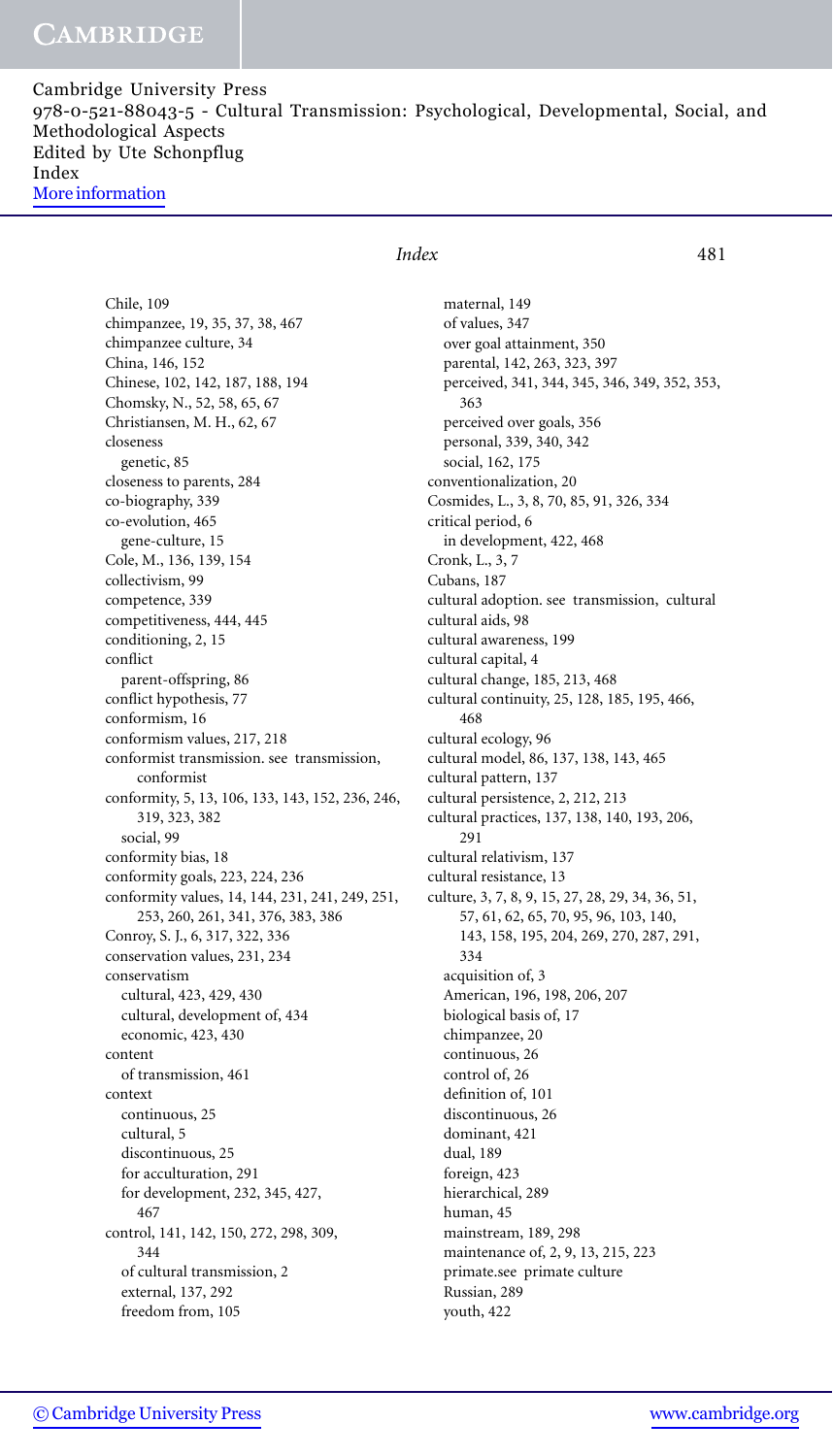482 *Index*

culture contact, 4, 181 culture differences, 277 culture learning, 97 culture of origin, 169, 190, 215, 281, 282, 287 culture, collectistic, 222 culture, transmitted, 3 culturegen, 15 Cyprus, 109 Czech Republic, 146, 148 D'Andrade, R. G., 137, 139, 154 Darwin, C., 10, 56, 67 de Lamarck, J., 10, 27 Denmark, 404 development, 51, 64, 66, 69, 129, 132, 133, 134, 137, 140, 142, 143, 146, 147, 148, 149, 150, 151, 152, 153, 206, 216, 223, 297, 298, 305, 306, 308, 343, 344, 345, 466, 467 adolescent, 214, 220, 221, 421 attachment, 397 behavioral, 100, 121 bicultural, 185, 186 bidirectional approach to, 129 children, 13, 50, 53 cognitive, 5, 403 human, 4, 21, 25, 48, 71 identity, 203, 204 infant, 130 life-span, 469 mid-life, 134 of adolescent consciousness, 421 of mental models, 138 of self, 141 perceptual-cognitive, 99 social, 25, 403 developmental tasks, 133, 134, 144, 147, 343, 347, 356, 358, 360 discrimination, 162, 166, 167, 170, 171, 174, 175, 178, 180, 181, 200, 201, 204, 206, 207, 223, 276, 371 Dominicans, 187 Dunham, P., 39, 46 Durham, W. H., 15, 27, 461, 475 dynamic systems theory, 55, 65 East German, 377 ecocultural approach framework, 97, 98, 99, 100, 104, 107, 109, 111, 112, 121

ecological psychology. see psychology, ecological ecosystem, 106, 119, 121 Ecuadorians, 187 education, 24, 51, 121, 463 egalitarianism, 292 Egeland, B., 392, 398, 402 Elder, G., 22, 26, 27, 134, 155, 342, 362, 364 emic, 137 emotional bond, 111, 121 empathy, 130, 143 emulation, 19, 20, 35 emulation learning, 36 enculturation, 17, 23, 25, 95, 97, 101, 103, 105, 107, 185, 196, 213, 464 entropy, 49, 66 environmental determinism, 96 Erikson, E. H., 133, 155, 191, 208, 292, 293, 364 ethnic loyalty, 199 ethnocentric bias, 129 ethnopsychology, 139 etic, 137 Euler, H. A., 2, 3, 70, 72, 75, 79, 88, 197 Euro-American, 195 Europe, 1, 109 European, 377 evolution, 4, 16, 19, 20, 28, 35, 68, 89, 201, 466 biological, 43, 62 cognitive, 42 cultural, 15, 35, 36, 37, 43, 45, 460, 461, 463, 471 genetic, 3, 465 human, 42 of cooperation, 213 of language, 63 evolutionary theory, 83 exogamy, 206 expressive family role, 113, 115 extended family, 103, 111, 121, 134, 196, 198 externalization, 372, 469 family context, 423 family role, 110, 122 child care, 111 expressive, 110 financial, 111, 113 instrumental, 111 family types, 235, 453 of transmission rate, 232 family values, 111, 112, 122, 149, 227, 455 Turkish, 226

father–son dyad, 351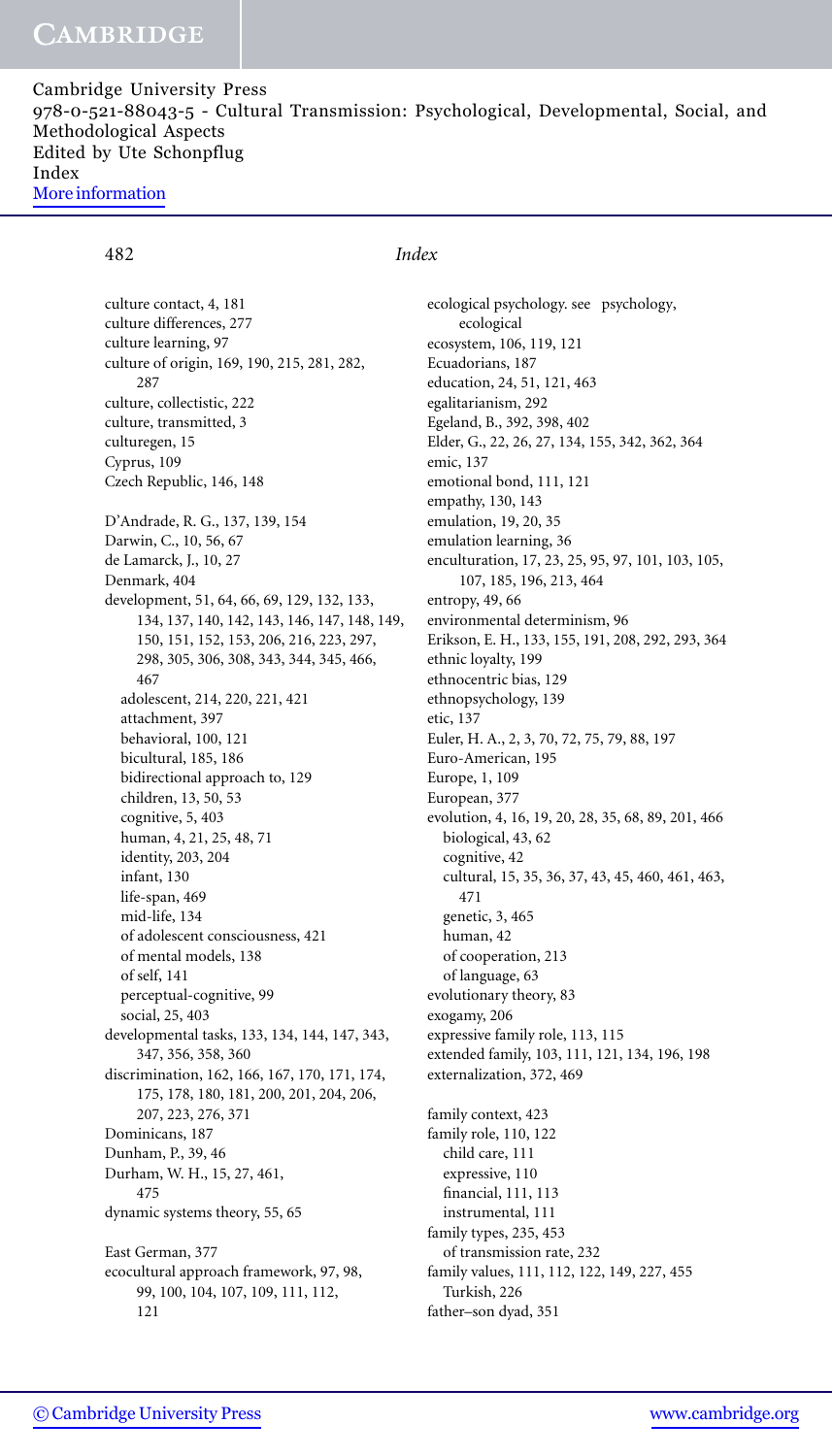Cambridge University Press 978-0-521-88043-5 - Cultural Transmission: Psychological, Developmental, Social, and Methodological Aspects Edited by Ute Schonpflug Index [More information](http://www.cambridge.org/9780521880435)

Feldman, M. W., 2, 5, 7, 12, 15, 27, 95, 102, 123, 126, 154, 212, 216, 229, 237, 374, 388, 461, 462, 475 Festinger, L., 444, 457 field independence, 99 Filipinos, 187, 188, 194 Fodor, J. A., 52, 68 France, 109, 146 French, 75 Fuhrer, U., 6, 389, 391, 413, 416, 472 gene-environment correlation, 263 generation gap, 217, 218, 422, 425, 426, 472 Georgas, J., 6, 99, 100, 107, 111, 121, 123, 213, 281, 293 Georgia, 109 German, 11, 73, 75, 78, 84, 142, 147, 158, 163, 170, 214, 218, 223, 258, 297, 301, 377 German immigrants, 299 German language, 304 German repatriate, 164 German youth, 421 Germany, 109, 142, 146, 148, 149, 163, 171, 184, 215, 219, 221, 222, 226, 229, 308, 368, 372, 376, 387, 392, 393, 398, 404, 443 Germany, East, 231, 373, 374, 375, 404, 445, 455 Ghana, 109, 187 Gilligan, C., 331, 334 goal achievement, 345 education-related, 345 extrinsic, 339, 356, 360 family-related, 345 importance of, 358 intrinsic, 339 perceived, 356 property-related, 345 self-focused, 347, 360 self-related, 345 societal, 360 goal importance, 349, 353 Golinkoff, R. M., 63, 65, 68 Goodnow, J. J., 131, 136, 148, 154, 155, 223, 238, 241, 249, 260, 261, 264, 265, 291, 293, 298, 311, 340, 362, 364, 365, 451, 457 grandchildren, 328, 340 grandparental solicitude, 73, 74, 75, 77, 79 grandparental uncertainty, 73 grandparent–grandchild relationship, 79 grandparent–grandchild similarity, 351 grandparenting, 25

## *Index* 483

grandparent–parent relationship, 72 grandparents, 25, 340 role of, 134, 196 Greece, 74, 109 Greek, 74, 163, 170 Greenfield, P., 138, 141, 155, 156 Grob, A., 338, 339, 344, 360, 365 Grusec, J. E., 8, 28, 122, 129, 131, 147, 148, 155, 157, 216, 238, 241, 249, 260, 262, 264, 265, 266, 274, 289, 291, 293, 340, 364, 365, 389, 451, 457, 476 Guatemalans, 187 Guyana, 187 Haiti, 187 Hall, G. S., 421 Harkness, S., 139, 140, 155, 158 Hawaii, 188, 205 Hayes, K. J., 35, 46 hedonism values, 217, 218, 231, 241, 253, 341, 376, 382, 383, 386 Henrich, J., 9, 16, 17, 28, 231, 236, 238, 463, 471, 475 heritage culture, 186, 199, 200 Herskovits, M. J., 103, 124 Hewlett, B. S., 22, 28, 155 hierarchic self-interest, 443 Hirsh-Pasek, K., 63, 65, 68 Hispanics, 186, 187, 188, 191, 202, 205, 206 Hofstede, G., 292, 298, 299, 311 Hollich, G. J., 63, 65, 68 homogamy, 167 ethnic, 167 Hondurans, 187 Hong Kong, 109, 270 host culture, 193, 195, 196, 215, 281, 287, 288, 298, 299 human capital, 24, 164, 197, 200, 318, 320, 323, 324, 325, 326, 330 humanism values, 217 identification ethnic, 163, 165, 166, 172, 173, 175, 178, 179, 183, 189, 191, 200, 201, 203 with parents, 284 identity, 133, 191, 203, 204, 213, 262, 474 cultural, 205 development of, 191, 422 dual, 203 ethnic, 201, 290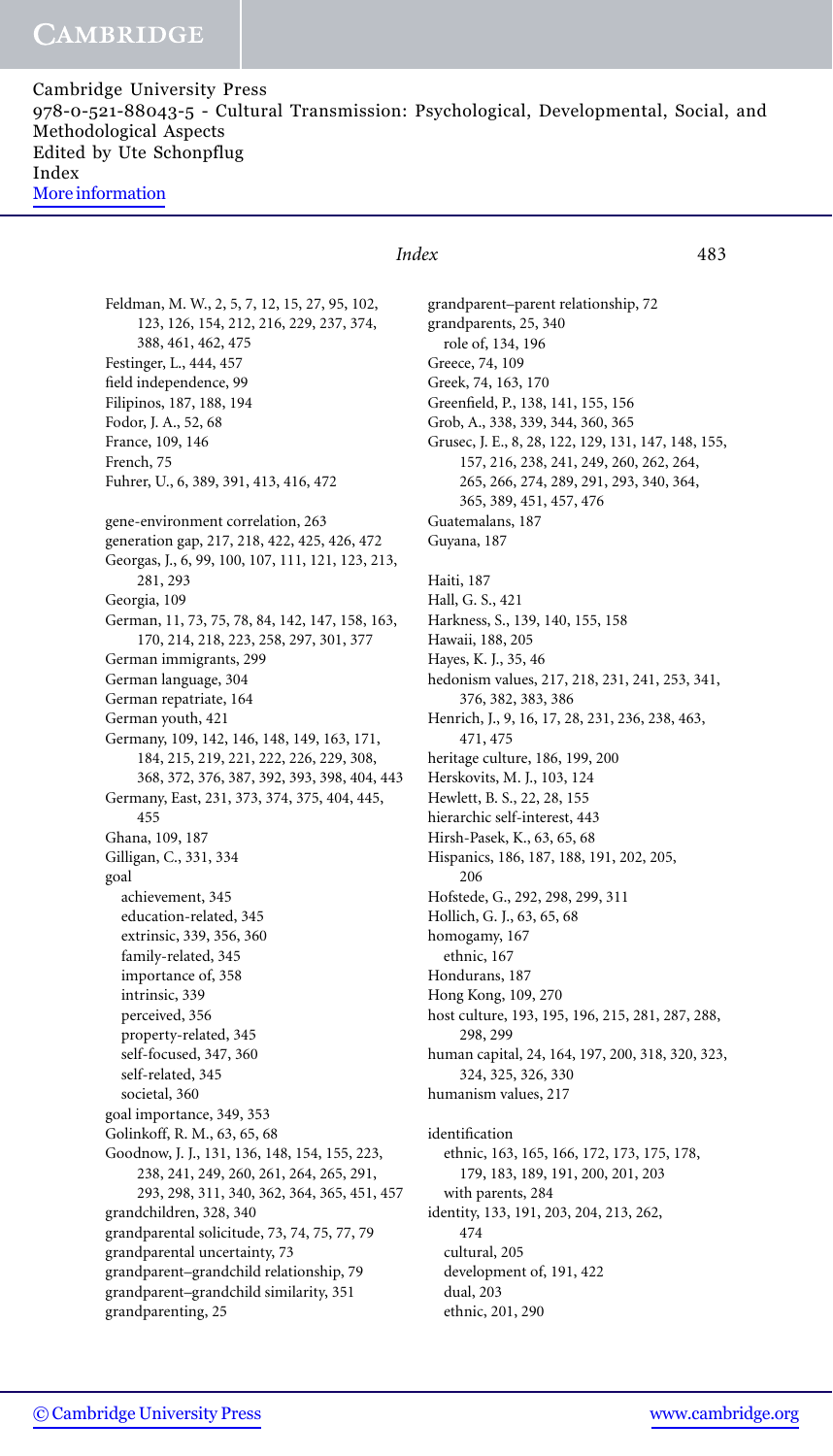Cambridge University Press 978-0-521-88043-5 - Cultural Transmission: Psychological, Developmental, Social, and Methodological Aspects Edited by Ute Schonpflug Index [More information](http://www.cambridge.org/9780521880435)

### 484 *Index*

identity (*cont.*) fragmented, 204 generational, 343, 419 Mexican, 192 racial, 202, 204 regional, 377 social, 213, 386, 425 identity achievement, 202 identity conflict, 204 identity crisis, 192 identity formation, 292 imitation, 2, 15, 16, 19, 20, 26, 34, 35, 37, 85, 129, 130, 138, 342, 396, 461, 467, 468 learning, 467 immigrant heritage, 192 immigrants, 161, 170, 174, 186, 191, 200, 223, 297, 303, 423 adolescent, 288 imprinting, 2, 15 independence, 12, 24, 105, 106, 127, 140, 141, 142, 143, 144, 146, 147, 152, 194, 224, 298 of adolescents, 424 of children, 133 India, 99, 109, 146, 150 individualism, 99, 220, 224, 239, 292 Indochinese, 188 Indonesia, 109, 142, 146, 149 inheritance social, 429 inheritance of acquired traits, 10 innovation, 37 instrumental family role, 113 integration, 281, 284 interdependence, 127, 132, 134, 140, 141, 142, 143, 144, 146, 147, 148, 149, 194 intergenerational, 26, 75, 76, 77 intergenerational contract, 323, 324 intergenerational relationship, 84, 133, 148, 153, 223, 325 intergenerational transfer, 182, 319, 321, 323, 325, 331 intermarriage, 206 internalization, 5, 13, 131, 150, 151, 152, 241, 257, 372, 451, 466, 469, 474 model of, 131 of norms, 321 investment grandparental, 72 in progeny, 71, 78 intergenerational, 84

maternal, 72 nepotistic, 84 of aunts and uncles, 72, 83 paternal, 72 Iran, 109 Israel, 146, 164, 273, 280 Israeli, 269, 273, 277, 279 Italian, 163 Iterated Learning Model, 62 Jamaica, 187 Japan, 109, 142, 152, 321 Japanese, 138, 142, 143, 152, 188, 194, 201, 205, 298 Jewish immigrants, 163 joint attention, 33, 39, 130 Kagitcibasi, C., 107, 124, 140, 141, 182, 183, 238, 239, 293, 298, 311, 452, 458 Kaufman, J., 392, 394, 413, 416 Keller, H., 155 kin-keeper, 84, 342 kinship, 14, 71, 88, 110, 112, 141, 167, 172, 182, 317, 318 kinship-centeredness, 167, 173 Kitayama, S., 141, 155, 156 Knafo, A., 3, 4, 5, 136, 148, 156, 240, 243, 266, 269, 276, 288, 292, 389, 441, 447, 451, 458, 474, 475 Kohlberg, L., 331, 335 Kohn, M. L., 14, 21, 28, 150, 156, 214, 238, 242, 243, 254, 261, 263, 266, 292, 295, 300, 301, 311, 341, 342, 347, 366, 441, 442, 447, 458, 473, 476 Korea, 109, 146 Korean, 142, 147, 158, 187, 188, 193, 194 Kroeber, A., 124, 137 Kuczynski, L., 5, 8, 26, 28, 132, 152, 155, 159, 238, 241, 243, 261, 262, 266, 288, 290, 293, 372, 389, 457, 469, 470, 473, 476 Laland, K. N., 5, 8, 28, 212, 238, 462, 476 Lamarckism, 10 language, 3, 5, 6, 33, 36, 40, 41, 43, 51, 52, 53, 58, 60, 61, 104, 165, 193, 195, 197, 198, 200, 213, 284, 297, 467 evolution of, 63 transmission of, 52, 58 language acquisition, 61, 63, 64, 65, 66, 86, 161, 163, 166, 167, 169, 178, 179, 180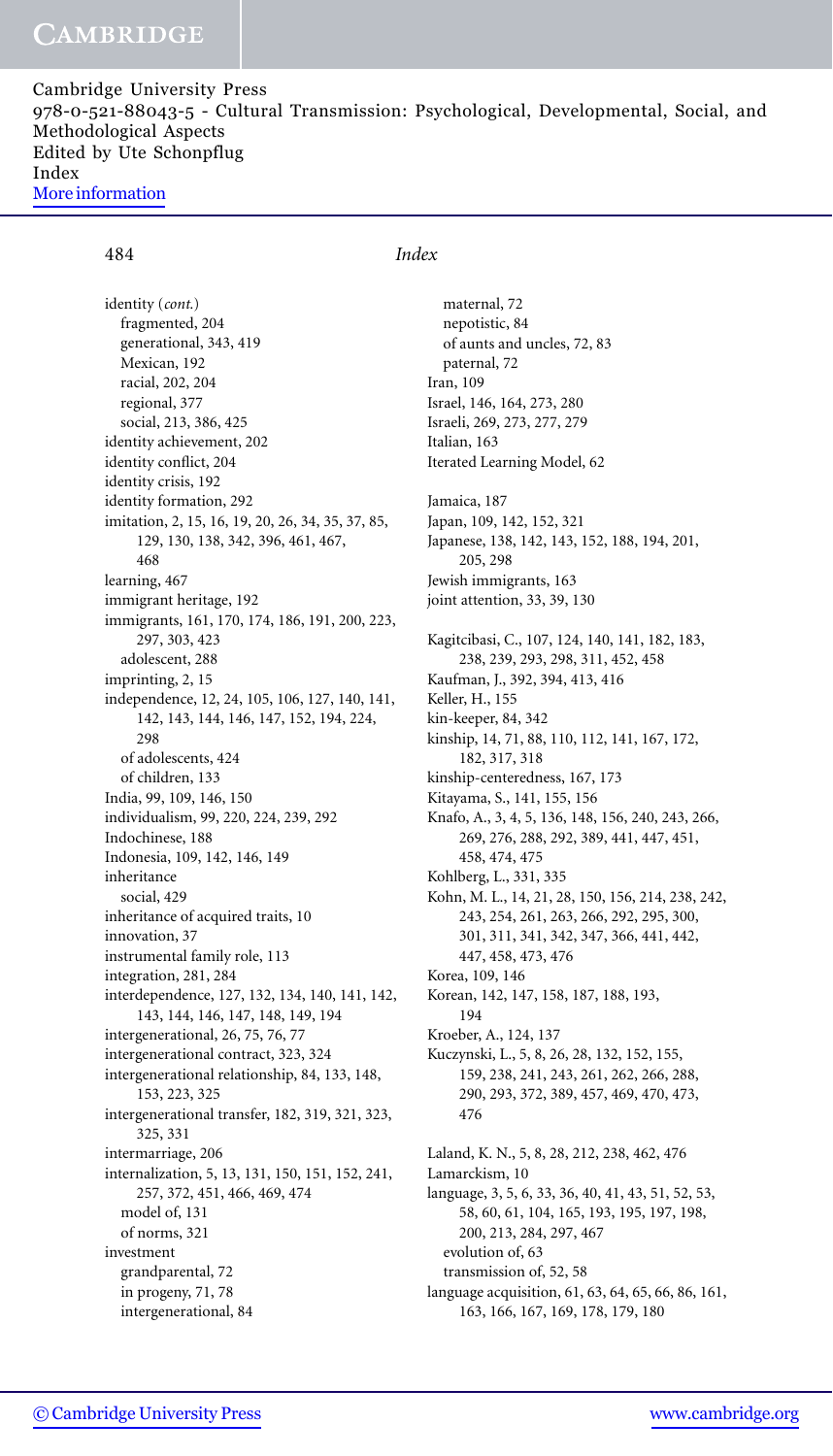Cambridge University Press 978-0-521-88043-5 - Cultural Transmission: Psychological, Developmental, Social, and Methodological Aspects Edited by Ute Schonpflug Index [More information](http://www.cambridge.org/9780521880435)

language development, 58, 67 language evolution, 61, 66 language instruction, 203 language learning, 61, 62 language retention, 163, 166, 167, 169, 175, 178, 180 language use, 173 Latin America, 186, 188, 196, 206 Latinos, 187, 191, 200 learned helplessness, 412 learning, 5, 6, 11, 15, 17, 18, 19, 20, 21, 26, 34, 51, 57, 62, 63, 68, 72, 129, 175, 197, 421, 464, 466 chimpanzee, 35 cognitive, 16 collaborative, 19, 131, 467 conditioned, 371, 468 cultural, 6, 14, 19, 26, 35, 36, 38, 40, 41, 43, 45, 130, 131, 193, 194, 463, 466, 467, 471, 475 deliberate, 461 emulation. see emulation learning explicit, 468 from sibling, 103 imitative, 19, 35, 36, 37, 39, 40, 41, 131 instructed, 19, 20, 131, 467 mechanisms of, 102 model of, 396 observational, 16, 85, 138, 213, 396, 469 of language, 62 operant, 52 primate, 45 social, 3, 6, 16, 17, 18, 19, 20, 35, 36, 38, 43, 130, 212, 342, 396, 466, 467 social–cultural, 18 social-cognitive, 36 learning model iterated, 62, 64 learning theory, 394, 412 Lerner, R. M., 340, 366, 475 life goals, 362 definition of, 338 life span, 1, 58, 59, 61, 128, 130, 132, 133, 140, 143, 144, 146, 148, 151, 342, 343, 344, 360, 363, 368, 468 life-span development, 104, 343, 345 life-span psychology, 127, 129, 133, 144 lifestyle, 101 looking-glass self, 204 love withdrawal, 272, 273, 276, 278, 280, 284

### *Index* 485

Lumsden, C. J., 15, 17, 28, 463, 464, 476

Machiavellism, 445 MacWhinney, B., 64, 65, 68 Magdeburg Juvenile Violence Study (MJVS), 403 majority culture, 201 Mannheim, K., 126, 156, 269, 295, 343, 361, 366, 419, 422, 426 marginal person, 190 marginalism, 205 marginality, 190, 191, 400 marginalization, 169, 281, 284 marital harmony, 221 Markus, H., 141, 155, 156, 344, 345, 347, 360, 364 marriage endogamy, 170, 171 Mead, M., 13, 25, 130, 136, 269, 295, 447, 458 Meeus, W. M. J., 4, 296, 419, 422, 423, 425, 437, 438 Meltzoff, A., 40, 46, 130, 468, 475 Mendel, G., 68 mental model, 138, 472 mentifacts, 15 Mexican American, 191 Mexican identity, 192 Mexicans, 187, 191, 194, 201, 205 three generations, 195 Mexico, 109, 188, 197 Middle East, 188 migration, 270, 287, 291 mixed heritage, 202, 205, 206 mixed marriage, 188, 205 moral capital, 318 moral development, 331 Moroccan, 228 motherese, 64 mother-in-law–daughter-in-law relationship, 79, 80 motivation to transmit, 228, 229, 231, 232, 233, 235, 236, 464, 468, 469, 471 multiracial, 188, 203 Native Hawaiian, 186 nature-nurture controversy, 129 Nauck, B., 4, 6, 24, 135, 146, 153, 157, 158, 160, 161, 162, 164, 170, 173, 175, 178, 182, 183, 184, 198, 223, 238, 301, 312, 386, 389 Neo-Lamarckism, 10 neo-Marxists, 422, 427 Netherlands, 109, 226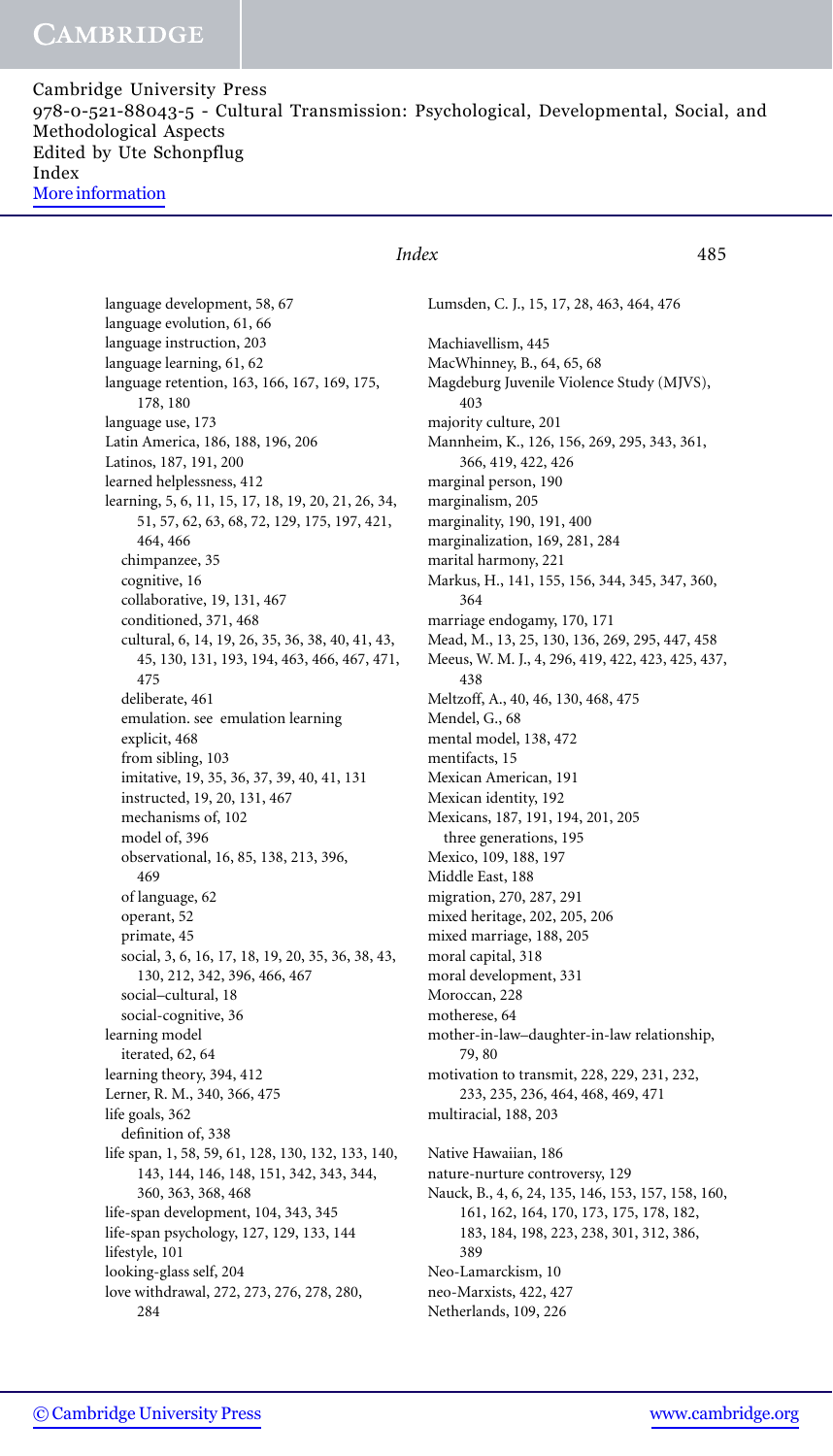Cambridge University Press 978-0-521-88043-5 - Cultural Transmission: Psychological, Developmental, Social, and Methodological Aspects Edited by Ute Schonpflug Index [More information](http://www.cambridge.org/9780521880435)

## 486 *Index*

network, 86, 100, 163, 171, 175, 200, 399 intraethnic, 181 multiplexity, 166 network density, 167 network size, 166, 171, 174 New Guinea, 99 Nicaraguans, 194 Nigeria, 109, 187 normative beliefs, 328 normatively appropriate behavior, 327 norms, 18, 71, 84, 370, 392 definition of, 327 social, 323 North America, 109, 142 aboriginal, 96 Norway, 404 Nowak, M. A., 62, 63, 68 nuclear family, 100, 101, 102, 111, 112, 120, 328 observational learning, 396 ontogeny, *See also* development 6, 36. chimpanzee, 20, 36 human, 19, 33, 38, 39 openness to change values, 231, 234 Pacific Islanders, 186 Padilla, A. M., 185, 189, 193, 196, 199, 200, 203, 204, 209, 210 Pakistan, 109 Palestine, 146 parental goals, 129, 147 parent–child authoritarian relationship, 430 relationship, 441 similarity, 433, 441, 442 parent–child conflict, 277 parent–child dyad, 80, 163, 165, 217, 226, 227, 228, 253, 257, 258, 259, 270, 281, 291, 341, 346, 350, 351, 352, 359, 361, 413, 430 parent–child relationship, 82, 127, 148, 270, 279, 287, 289, 290, 321, 322, 399, 423, 431 parent–child similarity, 22, 301, 305, 342 parenting, 12, 14, 21, 24, 25, 51, 71, 72, 89, 129, 131, 136, 142, 149, 150, 192, 194, 243, 260, 263, 280, 301, 309, 338, 340, 342, 361, 404, 413 Asian, 195 autocratic, 273 autonomy-supportive, 274, 276, 277, 278, 284, 289 Chinese, 194

controlling, 274 empathetic, 215, 217, 219 grandparenting, 342 love-withdrawal, 288 nonviolent, 392 rigid-authoritarian, 217 unsupportive, 472 parenting style, 14, 25, 146, 150, 194, 214, 215, 217, 219, 221, 270, 273, 275, 276, 277, 278, 279, 282, 283, 284, 287, 289, 291, 301, 374, 387, 392, 412 Chinese, 194 democratic, 442 parenting, Asian, 195 parenting, rigid-authoritarian, 219 parents, 11, 25 abusive, 400 middle-aged, 355 nonabusive, 400 paternity uncertainty, 72, 73, 75, 79, 80, 81, 83 perceived control, 349 perspective-taking, 19 Peruvians, 187 Pervin, L. A., 339, 364, 367 Phalet, K., 223, 238, 301, 312, 372, 386, 389 Phinney, J., 107, 191, 201, 209, 215, 239, 280, 295 Piaget, J., 52, 68 Pinker, S., 58, 65, 68, 70, 86, 89 Plomin, R., 85, 86, 89, 129, 157, 259, 263, 266, 267, 340, 367 Poland, 261 Polish, 214 polygyny, 80 Portes, A., 186, 195, 198, 200, 209 Portrait Values Questionnaire (PVQ), 244 Positive Parenting Program, 413 possibilism, 96 postmaterialism, 421 power, 42, 100, 110, 121, 142, 194, 339, 347, 352, 353 power values, 217, 218, 231, 241, 244, 251, 253, 254, 259, 376, 382, 383, 386, 442, 444, 456 power-distance, 292 prejudice, 11, 201, 204, 370, 376, 379 ethnic, 384 press ecological, 111 pressure toward assertion, 106 pressure toward compliance, 105, 107 primate, 33, 45, 467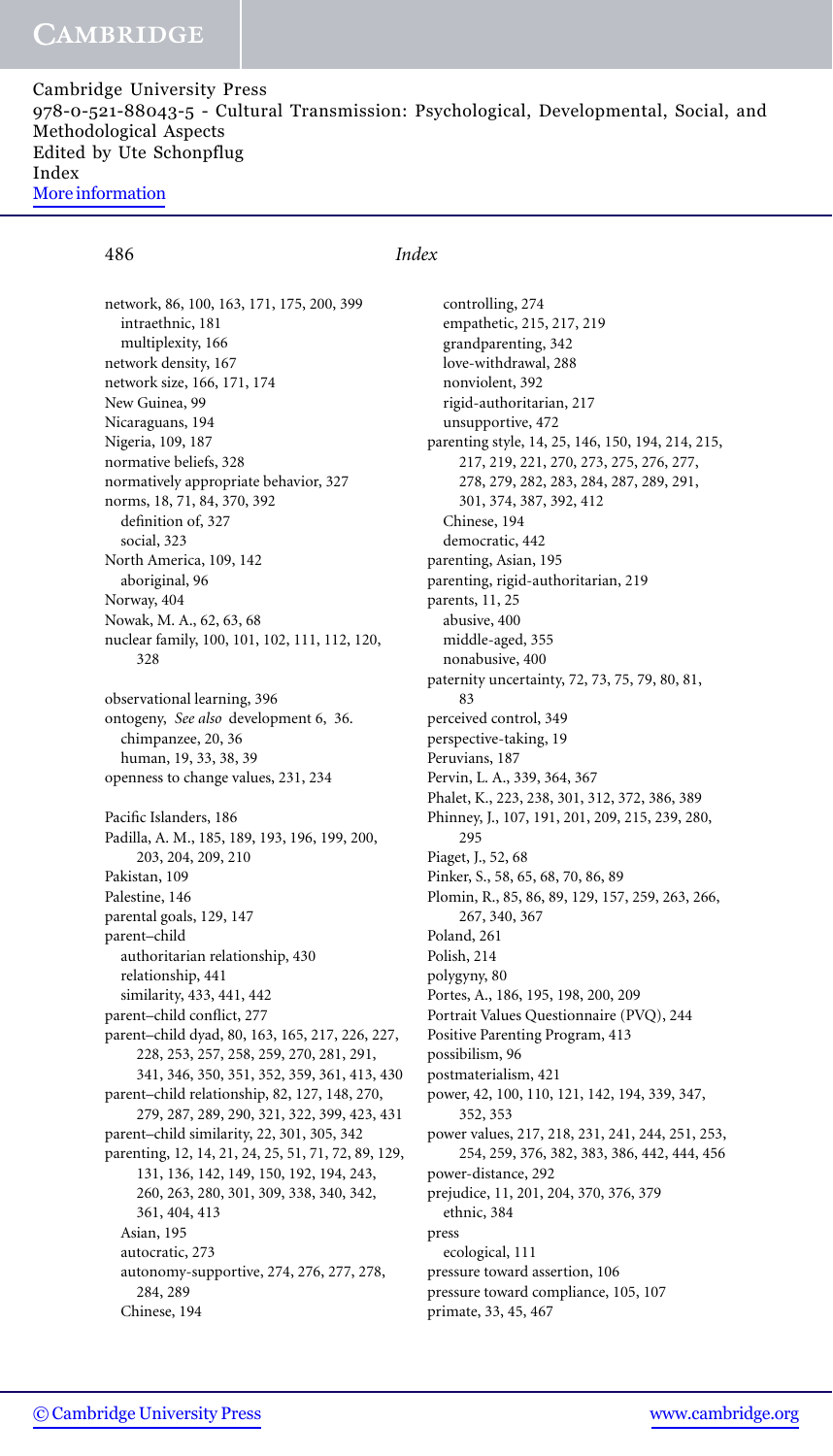Cambridge University Press 978-0-521-88043-5 - Cultural Transmission: Psychological, Developmental, Social, and Methodological Aspects Edited by Ute Schonpflug Index [More information](http://www.cambridge.org/9780521880435)

primate culture, 33, 38 psychology cross-cultural, 4, 95, 96, 97, 104 ecological, 105 environmental, 96 evolutionary, 70 Puerto Ricans, 187 PVQ (Portrait Value Questionnaire), 244 pygmy, 23 Raaijmakers, Q. A. W., 419, 423, 430, 439 race, 188, 202, 203, 204, 370, 385 mixed, 206 racism, 373 ratchet effect, 36, 37, 43, 465 relatedness, 133, 140, 141, 143, 339 relationship father-in-law/daughter-in-law, 82 father-in-law/daughter-in-law relationship, 82 intergenerational, 182, 346 parent–child, 82, 86, 103, 130, 132, 133, 134, 136, 139, 140, 141, 142, 143, 144, 146, 320 rejective, 83 supportive, 83 repatriate, 163, 170, 372 replication genetic, 67, 85 representation cognitive, 42 mental, 3, 15, 138, 386, 463, 471 reproductive potential, 82 resource utilization, 96 Reynolds, P. C., 9, 29, 47 Richerson, P. J., 3, 5, 7, 16, 20, 45, 70, 87, 90, 96, 105, 123, 212, 215, 222, 237, 462, 475 rightism, 373 Rokeach, M., 240, 267, 373, 389, 423, 439 Rosen, B. C., 11, 29 Rowe, D. C., 90, 367 Rumbaut, R. G., 186, 195, 198, 200, 209 Russia, 273 Russian, 275, 279, 288 Russian immigrants, 164, 275, 277, 280, 283, 287, 288, 291 to Israel, 263, 273 Russian Israeli, 165

### *Index* 487

Russian Jewish, 170 Russian youth, 277

Salvadorans, 187, 194 sandwich generation, 134 Saudi Arabia, 109 Savage-Rumbaugh, S., 35, 46, 47 Scarr, S., 262, 267 Schmitt-Rodermund, E., 297, 300, 309, 312 Schneewind, K. A., 340, 367 Schönpflug, U., 1, 4, 6, 9, 12, 29, 84, 90, 136, 158, 212, 213, 214, 217, 223, 229, 236, 238, 239, 267, 270, 295, 300, 307, 308, 312, 313, 341, 346, 368, 370, 372, 374, 377, 386, 389, 412, 417, 460, 464, 473, 476 Schwartz Value Survey (SVS), 244 Schwartz, S. H., 3, 4, 5, 136, 148, 156, 214, 215, 217, 222, 231, 239, 240, 243, 244, 262, 266, 267, 269, 276, 288, 292, 296, 339, 368, 374, 389, 390, 442, 444, 456, 458, 474, 475 second generation, 165, 169, 170, 175, 178, 181, 195, 196, 198, 299 second-generation immigrants, 195 security, 141, 350, 354 economic, 182 security values, 217, 231, 241, 245, 251, 254, 263, 376, 382, 383, 386 segregation ethnic, 164 self, 339 self-acceptance, 355 self-determination occupational, 442 self-determination theory, 289 self-determination values, 14, 231, 376, 383, 386 self-direction, 214 self-direction values, 217, 218, 241, 244, 253, 260 self-enhancement values, 231, 234, 254, 259, 444, 454, 456 self-organization, 48, 50, 51, 52, 53, 57, 58, 62, 65, 66 self-reliance, 106 self-transcendence values, 231, 234, 259 Seligman, M. E. P., 412 separation, 281, 284 Shannon, C. E., 50, 56, 69 Sherif, M., 29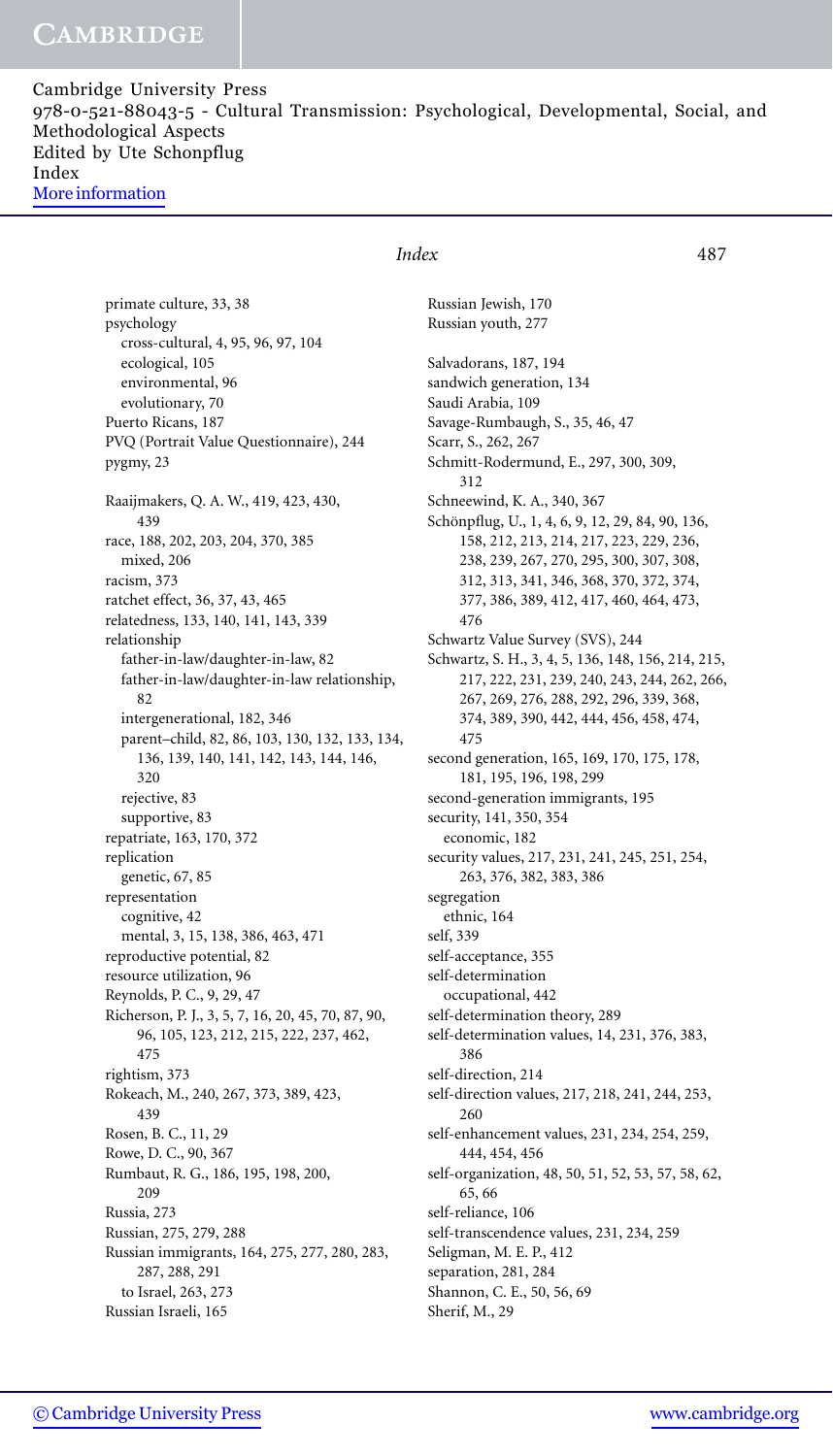Shore, B., 137, 138, 140, 158 Shweder, R. A., 140, 158 sibling, 12, 77, 78, 105, 216, 330, 445, 464 sibling competition, 86 sibling equity hypothesis, 77 sibling position, 219, 220, 221, 222, 235, 374, 402 Silbereisen, R. K., 134, 154, 157, 159, 214, 239, 297, 298, 300, 304, 309, 312, 313, 473, 476 Silverstein, M., 6, 186, 196, 197, 210, 317, 322, 324, 325, 327, 336 similarity intergenerational, 359 parent–offspring, 2 Six, B., 4, 6, 12, 213, 231, 236, 370, 390, 445, 457 Skinner, B. F., 52, 69 social capital, 6, 166, 174, 175, 180, 181, 182, 183, 318, 322 definition of, 319 of children, 322 social cognition, 36 social comparison theory, 444 social exchange, 319 social inheritance, 10 social referencing, 39 social support, 392 socialization, 15, 86, 95, 97, 101, 103, 104, 105, 106, 120, 126, 129, 139, 144, 149, 151, 158, 185, 190, 192, 206, 241, 250, 269, 270, 275, 318, 322, 370, 442, 463, 473 bidirectional approach to, 129 broad, 106 dual culture, 185 ethnic, 186, 189, 191, 201, 202 narrow, 106, 261 parental, 249 racial, 203 theory of, 136 socialization goals, 223, 224 socialization practices, 98, 107 socialization values, 244 socializing agents, 11, 130, 185, 192 solicitude grandparental, 72 solicitude diffusion effect, 76 South Africa, 146 South America, 187 Soviet Union, 272

## 488 *Index*

Spain, 109 Spencer, H., 10, 29 stereotype, 207, 370 stigma, 200, 201, 207 stigmatization, 207, 414 stimulation values, 217, 218, 231, 241, 253, 254, 261, 341, 376, 383, 386 Stroufe, L. A., 392, 398 success orientation, 444, 445 Sulloway, F., 82, 86, 90 Super, C. M., 139, 140, 155, 158 Sweden, 261, 326, 404 Switzerland, 348 teaching, 2, 5, 15, 17, 464 deliberate, 104 ter Bogt, T. F. M., 4, 288, 296, 420, 422, 437 theory of mind, 130, 466 Thorndike, E. L., 10, 11, 29 three generations, 14, 25, 110, 112, 266, 338, 340, 341, 342, 343, 347, 348, 358, 472 Tomasello, M., 1, 2, 6, 16, 18, 29, 33, 35, 40, 45, 46, 64, 65, 69, 97, 124, 130, 158, 228, 231, 239, 465, 467, 476 Tooby, J., 3, 8, 70, 85, 91, 326, 334 traditionalism family, 430 traditionalism values, 217, 218, 231, 241, 376, 382, 383, 386 transmission, 51, 131 absolute, 151 biased, 212 bicultural, 192 cognitive route to, 470 conflict model of, 463 conflict of, 464 conformist, 16, 17 conformity, 23, 212 content of, 236, 461, 464 cultural, 1, 2, 5, 6, 9, 10, 11, 12, 14, 15, 16, 18, 19, 20, 21, 22, 23, 26, 33, 35, 64, 70, 72, 85, 86, 95, 97, 100, 101, 102, 104, 105, 121, 126, 129, 130, 133, 134, 136, 139, 140, 141, 143, 144, 146, 149, 151, 186, 193, 194, 197, 201, 204, 205, 212, 215, 223, 229, 231, 280, 287, 288, 289, 290, 291, 460, 462, 463, 465, 467, 471 cultural, definition of, 15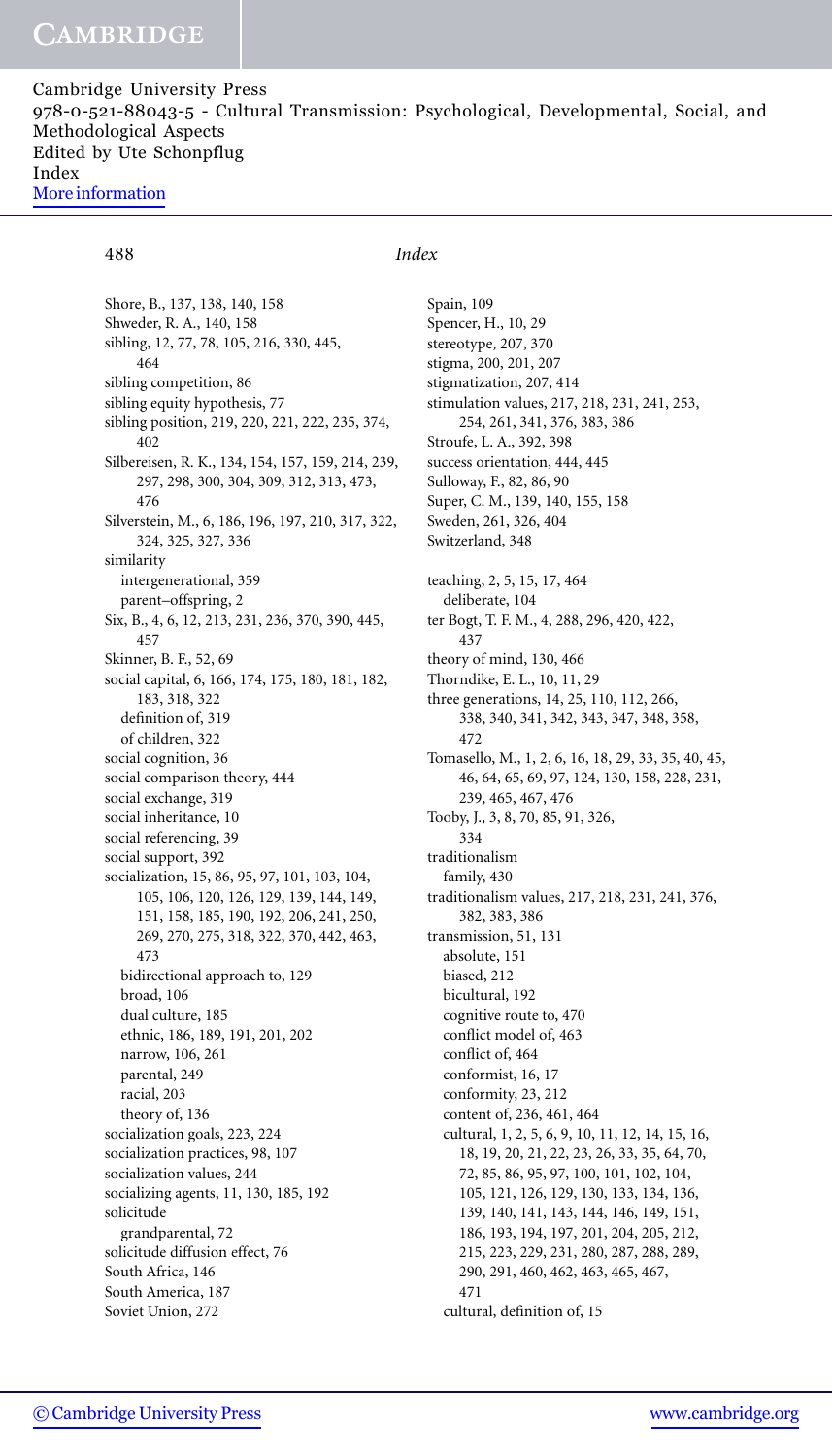Cambridge University Press 978-0-521-88043-5 - Cultural Transmission: Psychological, Developmental, Social, and Methodological Aspects Edited by Ute Schonpflug Index [More information](http://www.cambridge.org/9780521880435)

> cultural, limits of, 3 cultural, mechanisms of, 9 directions of, 462 dual culture, 191 emotional route to, 470 entropic model of, 53 exhaustive, 3 filter, 234 filter model of, 229 genetic, 2, 10, 22, 56, 57, 58, 59, 65, 86, 97, 212, 229, 471 horizontal, 3, 5, 6, 14, 15, 19, 22, 23, 77, 95, 102, 104, 107, 126, 128, 134, 135, 213, 223, 385, 462, 463, 467, 473 intergenerational, 3, 4, 7, 11, 24, 62, 65, 71, 84, 85, 126, 128, 129, 130, 131, 134, 135, 143, 144, 146, 147, 161, 167, 169, 171, 174, 175, 179, 181, 182, 186, 189, 204, 206, 212, 221, 223, 224, 227, 228, 269, 271, 317, 324, 328, 368, 376, 384, 393, 397, 398, 403, 411, 413, 419, 441, 442, 448, 454 mechanisms of, 5, 34 model of, 260 moderators of, 219 negative, 412 non-genetic, 462. *See* transmission, cultural; transmission, social oblique, 5, 17, 95, 102, 104, 107, 126, 128, 134, 223, 473 of collectivism, 224 of collectivistic values, 222 of information, 54 of language, 52, 58 of moral capital, 331 of values, 218, 236, 253, 257, 318, 340, 374, 445 of violence, 397, 398, 411, 412 of xenophobia, 373, 380 relative, 22, 151 retroactive, 22, 214, 340, 467 selective, 151 social, 16, 18, 20, 22, 71, 84, 85, 86, 189, 462 speed of, 461 teacher/mentor. *See* transmission, oblique three generations, 350, 352 unbiased, 17, 212 vertical, 3, 5, 6, 7, 14, 15, 16, 17, 18, 19, 22, 23, 26, 71, 95, 102, 104, 107, 126, 127, 128, 134, 135, 212, 217, 223, 449, 452, 462, 463, 467, 473

### *Index* 489

transmission advantage, 23 transmission belt, 4, 5, 24, 84, 127, 129, 130, 131, 134, 138, 142, 149, 214, 221, 235, 267, 301, 308, 361, 373, 374, 376, 382, 386, 460, 468 transmission bias, 16 transmission gap, 25, 460 transmission mechanisms, 460 transmission network, 213 transmission rate of violence, 409 transmittee, 2, 7, 9, 16, 21, 214, 468, 470, 472, 474 transmitter, 2, 4, 5, 7, 9, 14, 16, 21, 23, 24, 150, 214, 216, 228, 231, 235, 236, 462, 465, 468, 470, 472, 474 qualities of, 222 resources, 221 Triandis, H. C., 140, 158, 239, 298, 311 Triple P. see Positive Parenting Program Trivers, R. L., 17, 30, 71, 86, 91 Trommsdorff, G., 6, 126, 127, 128, 129, 130, 133, 134, 135, 137, 139, 140, 141, 142, 143, 144, 146, 147, 148, 149, 153, 156, 157, 158, 239, 298, 313 trust, 132, 141, 318 Turkey, 109, 146, 215, 218, 221, 404 Turkish, 163, 170, 218, 222, 223, 228, 392 Tylor, E. B., 100, 124 U.S. *See* United States of America Ukraine, 109 unbiased transmission. see transmission: unbiased uncles/aunts, 110 United States of America, 1, 11, 84, 109, 143, 186, 189, 198, 261, 270, 292, 298, 331 Universal Grammar, 58, 64, 65 universalism values, 217, 218, 231, 241, 251, 253, 259, 376, 386 Uslucan, H.-H., 6, 389, 391, 392, 404, 413, 416, 417, 472 Utrecht Study on Adolescent Development (USAD), 429 Valsiner, J., 51, 69, 135, 152, 158, 160, 340, 368 value acceptance, 276, 277 value congruence, 240, 241 parent–child, 261, 270, 275